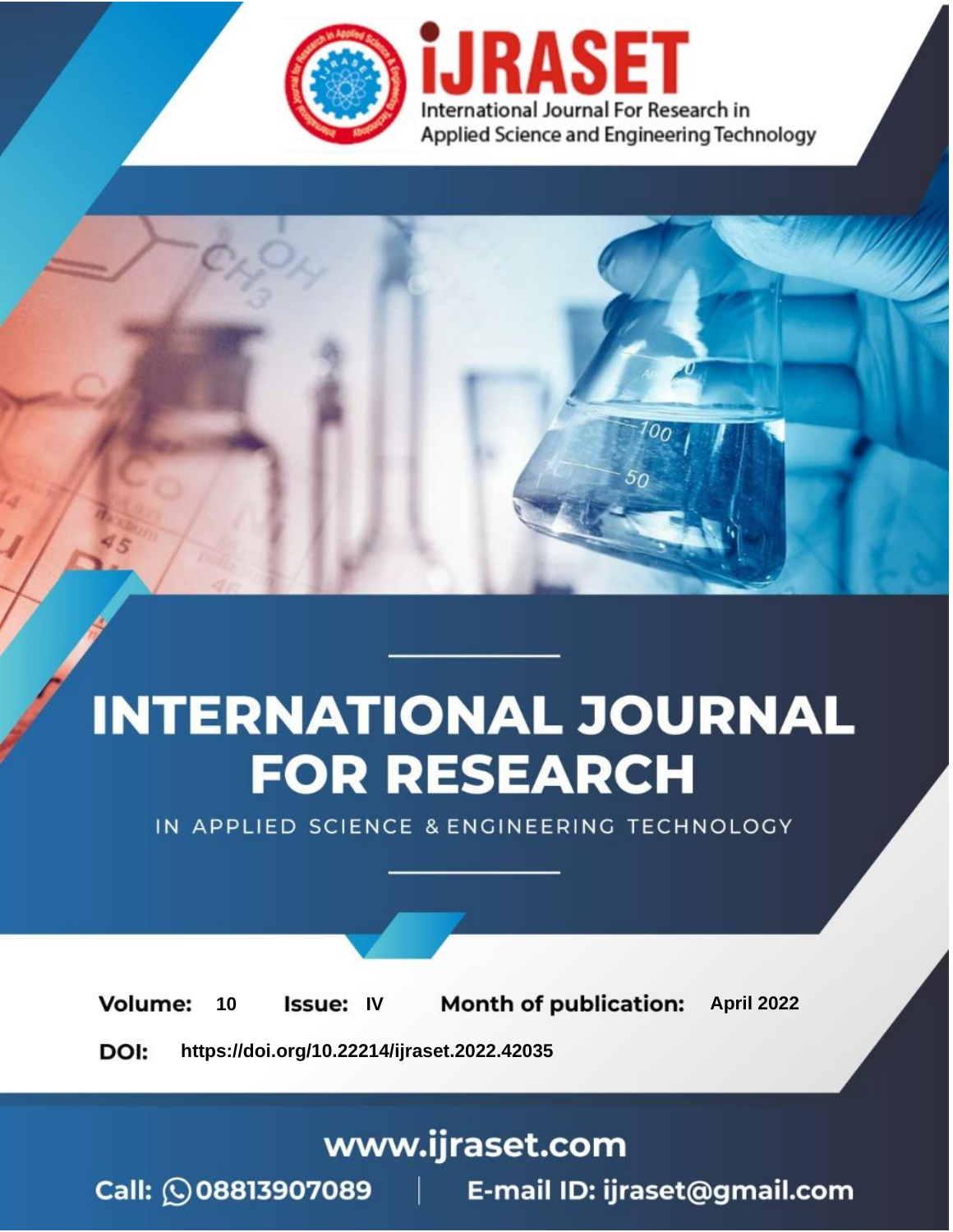

### **Improvised Mask Detection System using Machine Learning**

 $Shubham Tharani<sup>1</sup>, Rahul Borse<sup>2</sup>, Vrushabh Joshi<sup>3</sup>, Shubham Ghodke<sup>4</sup>$ 

*Abstract: Coronavirus disease (COVID-19) has seriously affected the world. By theend of November 2020, the global number of new coronavirus cases had already exceeded 60 million according to information from the World Health Organization (WHO). To stop the spread of disease, face-mask is mandatory in public places. So face mask cover the mouth and nose fully as result virus not going to in our body, So we developed mask detection system. These research monitor the humans are wearing the mask or not.*

#### **I. INTRODUCTION**

This corona virus gets spread in crowded and overcrowded places. It is difficult to manually figure out in such areas. In this paper, MobileNet CNN architecture is proposed for identifying the people who are not wearing mask. This proposed model is built not to only detect mask but to identify nose and lips using Dlib machine learning library. Dlib does sentiment analysis on faces as result it will achieve an accuracy of 99%.

The main aim of work is to develop machine learning model which will help todetect if person wearing mask or not in real time. This proposed model uses the MobileNet (CNN) Convolution neural network architecture. CNN are primarily used for image classification and reorganization because of its high accuracy. We trained model through various layers and finally gives out fullyconnected layer.

#### **II. OBJECTIVES AND SCOPE**

To detect Faces or images in real world.

To check whether they are wearing mask or not.

To highlight Red/Green square on faces who are not wearing/wearing maskrespective

#### **III. SYSTEM DESIGN**

Below diagram shows working of proposed model. First input will be fed to the system.Dataset is input and this dataset contains thousands of pictures categories into two groups with mask and without mask respectively. This dataset is used to train and test the model.

The model we are using to train the data is MobileNet-v2 is a 53 layers deep convolutional neural network You can load a pretrained version of the network trained on more than a million images from the ImageNet database.

MobileNet is a CNN architecture model for Image Classification and MobileVision. There are other models as well but what makes MobileNet special that it very less computation power to run or apply transfer learning to. This makes it a perfect fit for Mobile devices, embedded systems and computers without GPU or low computational efficiency with compromising significantly with the accuracy ofthe results. It is also best suited for web browsers as browsers have limitation over computation, graphic processing and storage.

In Max pooling we choose the maximum value within a matrix. The size of the matrix could be  $2 \times 2$  or  $3 \times 3$  also. Here is an image showing the max pooling of the reference image of 3. It is basically used to reduce the size of the image because the larger number of pixels contribute to more parameters which can involve large chunks of data. Thus, we need less parameters such that a CNN can still identify the image. With max pooling size of the resultant image gets reduced and also retaining the image information.

Fully Connected layers in a neural network are those layers where all the inputs from one layer are connected to every activation unit of the next layer. In most popular machine learning models, the last few layers are full connected layers which compiles the data extracted by previous layers to form the final output.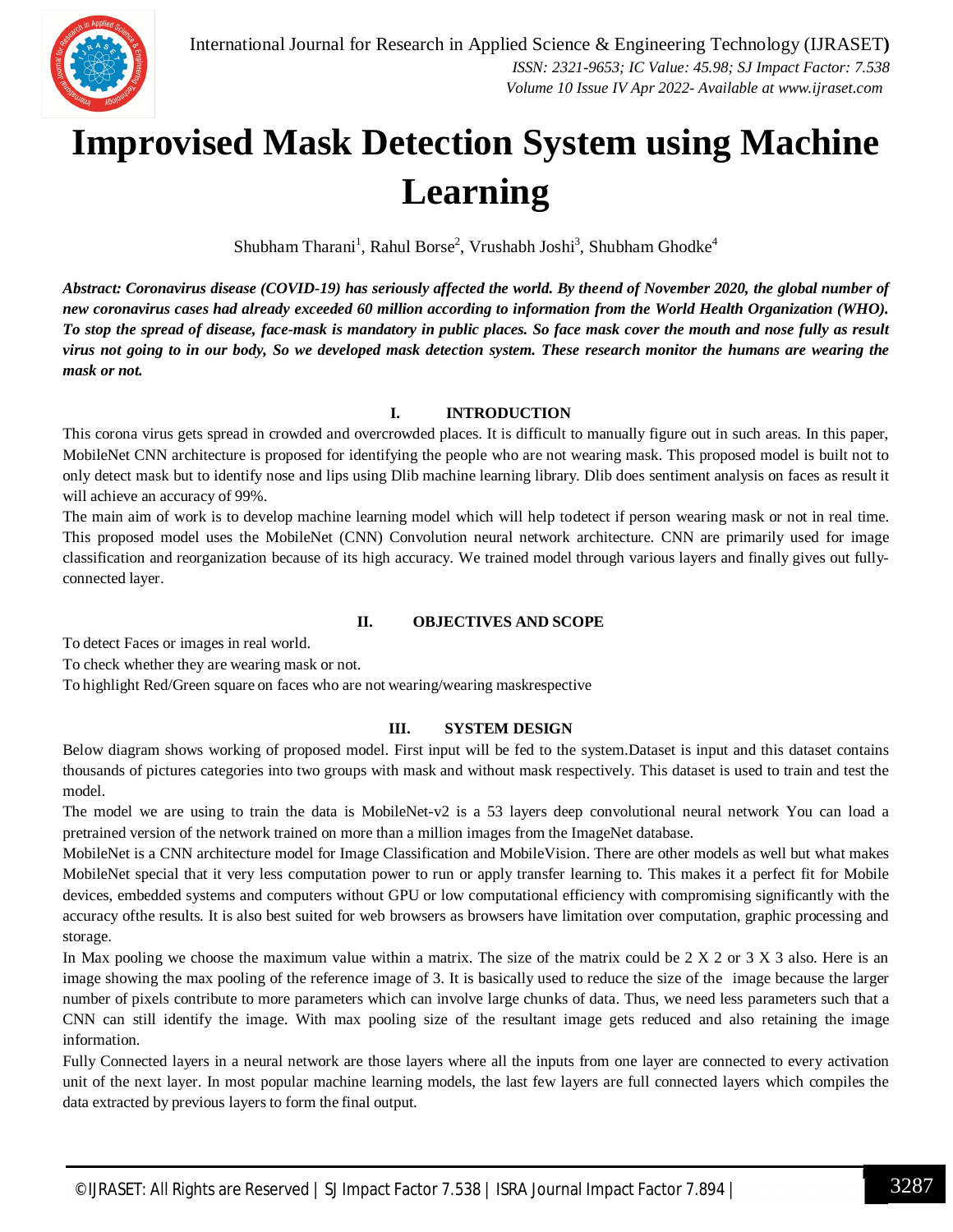International Journal for Research in Applied Science & Engineering Technology (IJRASET**)**



 *ISSN: 2321-9653; IC Value: 45.98; SJ Impact Factor: 7.538 Volume 10 Issue IV Apr 2022- Available at www.ijraset.com*

Input MobileNet / Convolution Max – Pooling Output

#### **IV. WORKING OF SYSTEM**

In Max pooling we choose the maximum value within a matrix. The size of the matrix could be  $2 \times 2$  or  $3 \times 3$  also. Here is an image showing the max pooling of the reference image of 3. It is basically used to reduce the size of the image because the larger number of pixels contribute to more parameters which can involve large chunks of data. Thus, we need less parameters such that a CNN can still identify the image. With max pooling size of the resultant image gets reduced and also retaining the image information



#### *A. Implementation*

First Dataset will be loaded and training of the model is done here. After the pre- processing it will first check that mask is detected or not.

Then it will detect nose and lips. If mask is detected and nose and lips are not detected means person is wearing mask. And if mask n ot detected but nose and lips are visible means mask is not wear properly. Those results will be compared to images in dataset and according to that information will be given to higher authorities. Using Facial landmark detection, we are detecting nose and lips of person. If it's not visible then person is wearing mask in right way, if it is visible then mask is not wear properly. Comparing initial output to the final output. Results are completely accurate infinal output. Mask is not worn properly and showing red square on face.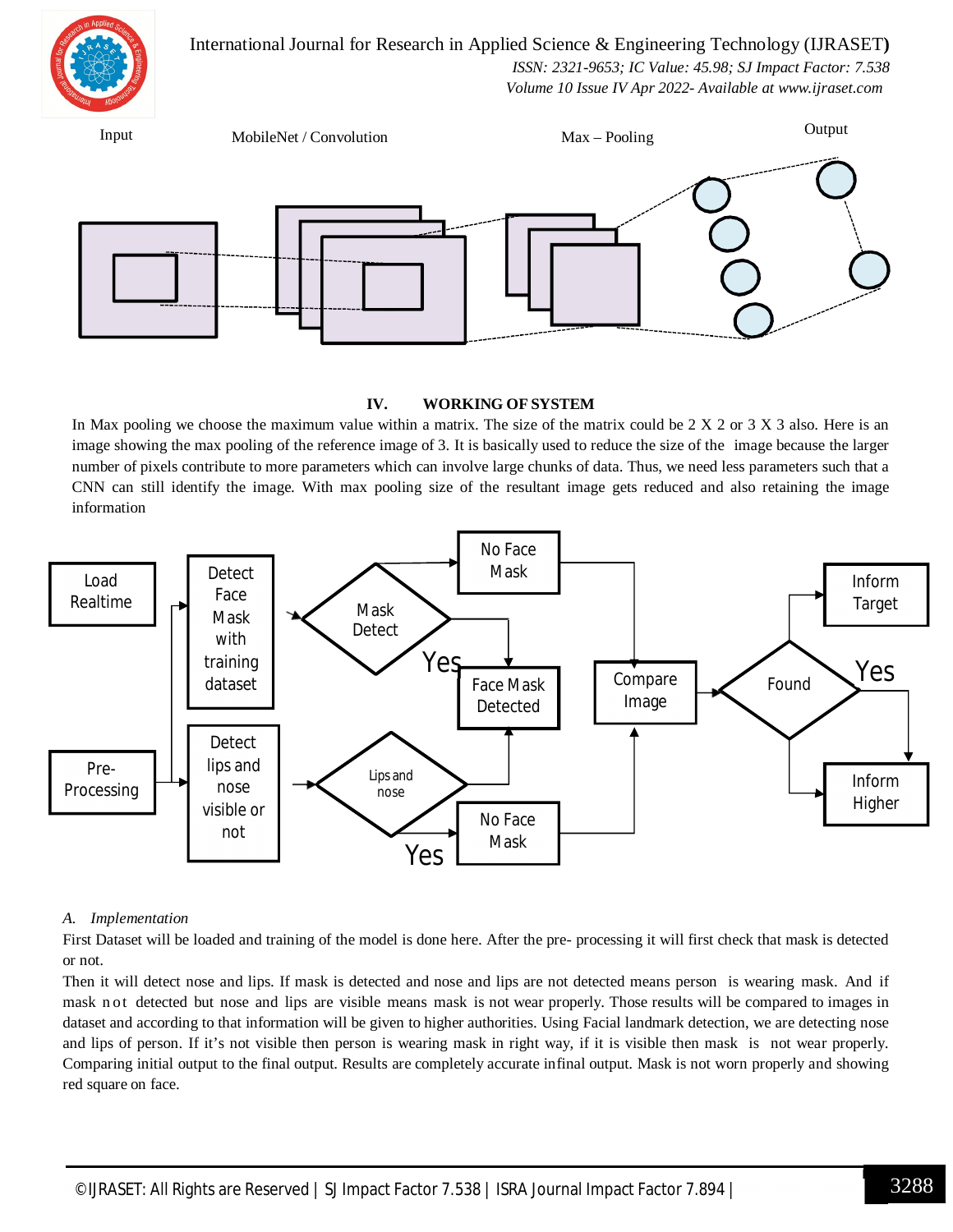

#### International Journal for Research in Applied Science & Engineering Technology (IJRASET**)**  *ISSN: 2321-9653; IC Value: 45.98; SJ Impact Factor: 7.538 Volume 10 Issue IV Apr 2022- Available at www.ijraset.com*

#### *B. Conclusion*

Many research studies have proved that wearing a mask in public places will reduce the transmission rate of the virus. Therefore, the governments of various countries have made it mandatory to wear masks in public places and crowded areas. It is very difficult to monitor crowds at these places. Proposed model is accurately able to detect face mask. Most of developed models are able to detect mask is present or not in images but only detection of mask is not our objective.We wanted to detect people who are not wearing mask properly. We are successfully able to implement facial land mark detection which is detecting nose and lips and giving us final output.

#### **V. IMPLEMENTATION**

First Dataset will be loaded and training of the model is done here. After the pre- processing it will first check that mask is detected or not. Then it will detect nose and lips. If mask is detected and nose and lips are detected means person is wearing mask. And if mask detected but nose and lips are visible means mask isnot worn properly. If there is no mask that means nose and lips are visible means person is not wearing mask at all. Those results will be compared to images in dataset and according to that information will be given to higher authorities.

Here it is still showing that person is wearing mask even if he hasn't worn it in right way. This error has occurred because we have trained model by passing only with mask and without mask images. So, we are over coming this problem by using the concept called facial landmark. Which detects nose and lips to check whether the person is wearing mask in right way or not.

Using Facial landmark detection, we are detecting nose and lips of person. If it's not visible then person is wearing mask in right way, if it is visible then mask isnot properly worn.

Comparing initial output to the final output. Results are completely accurate infinal output. Mask is not worn properly and showing red square on face.

#### **VI. CONCLUSION**

Many research studies have proved that wearing a mask in public places will reduce the transmission rate of the virus. Therefore, the governments of various countries have made it mandatory to wear masks in public places and crowded areas. It is very difficult to monitor crowds at these places. Proposed model is accurately able to detect face mask. Most of developed models are able to detect mask is present or not in images but only detection of mask is not our objective.We wanted to detect people who are not wearing mask properly. We are successfully able to implement facial land mark detection which is detecting nose and lips and giving us final output.

#### **VII. FUTURE SCOPE**

Today we definitely need this model to fight with this pandemic. In future we will be able to detect person's body (If he is carrying a weapon, not wearing ID card, etc.). This model we will be able to implement in public places like mall, theaters, bus stands, railway stations, parks, hotels, etc. to detect unusual activities that happens.